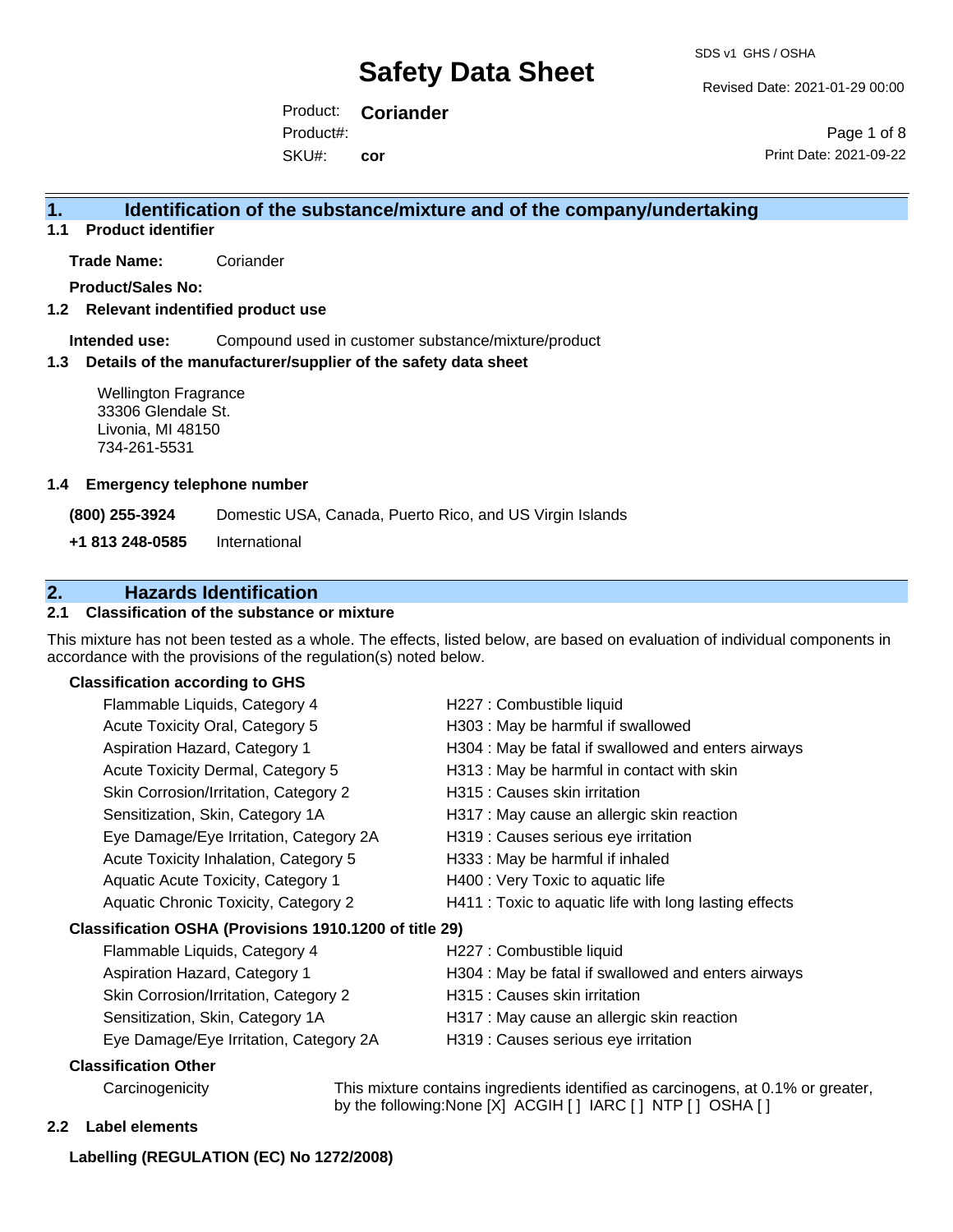Revised Date: 2021-01-29 00:00

Page 2 of 8

Product: **Coriander** SKU#: Product#: **cor**

Print Date: 2021-09-22

## **Hazard pictograms**





## **Signal Word: Danger**

| <b>Hazard statments</b> |                                                 |
|-------------------------|-------------------------------------------------|
| H <sub>22</sub> 7       | Combustible liquid                              |
| H <sub>303</sub>        | May be harmful if swallowed                     |
| H304                    | May be fatal if swallowed and enters airways    |
| H313                    | May be harmful in contact with skin             |
| H315                    | Causes skin irritation                          |
| H <sub>3</sub> 17       | May cause an allergic skin reaction             |
| H <sub>3</sub> 19       | Causes serious eye irritation                   |
| H333                    | May be harmful if inhaled                       |
| H400                    | Very Toxic to aquatic life                      |
| H411                    | Toxic to aquatic life with long lasting effects |

#### **Precautionary Statements**

#### **Prevention:**

| 1167611UVII.         |                                                                                                                                       |
|----------------------|---------------------------------------------------------------------------------------------------------------------------------------|
| P <sub>235</sub>     | Keep cool                                                                                                                             |
| P <sub>264</sub>     | Wash hands thoroughly after handling                                                                                                  |
| P272                 | Contaminated work clothing should not be allowed out of the workplace                                                                 |
| P <sub>273</sub>     | Avoid release to the environment                                                                                                      |
| Response:            |                                                                                                                                       |
| $P301 + P310 + P331$ | IF SWALLOWED: Immediately call a POISON CENTER or doctor/physician Do NOT<br>induce vomiting                                          |
| $P302 + P352$        | IF ON SKIN: Wash with soap and water                                                                                                  |
| $P304 + P312$        | IF INHALED: Call a POISON CENTER or doctor/physician if you feel unwell                                                               |
| $P305 + P351 + P338$ | IF IN EYES: Rinse cautiously with water for several minutes Remove contact lenses if<br>present and easy to do. continue rinsing      |
| P312                 | Call a POISON CENTER or doctor/physician if you feel unwell                                                                           |
| $P333 + P313$        | If skin irritation or a rash occurs: Get medical advice/attention                                                                     |
| $P337 + P313$        | If eye irritation persists: Get medical advice/attention                                                                              |
| P362                 | Take off contaminated clothing and wash before reuse                                                                                  |
| P363                 | Wash contaminated clothing before reuse                                                                                               |
| P370 + P378          | In case of fire: Use Carbon dioxide (CO2), Dry chemical, or Foam for extinction. Do not use<br>a direct water jet on burning material |
| P391                 | <b>Collect Spillage</b>                                                                                                               |

#### **2.3 Other Hazards**

**no data available**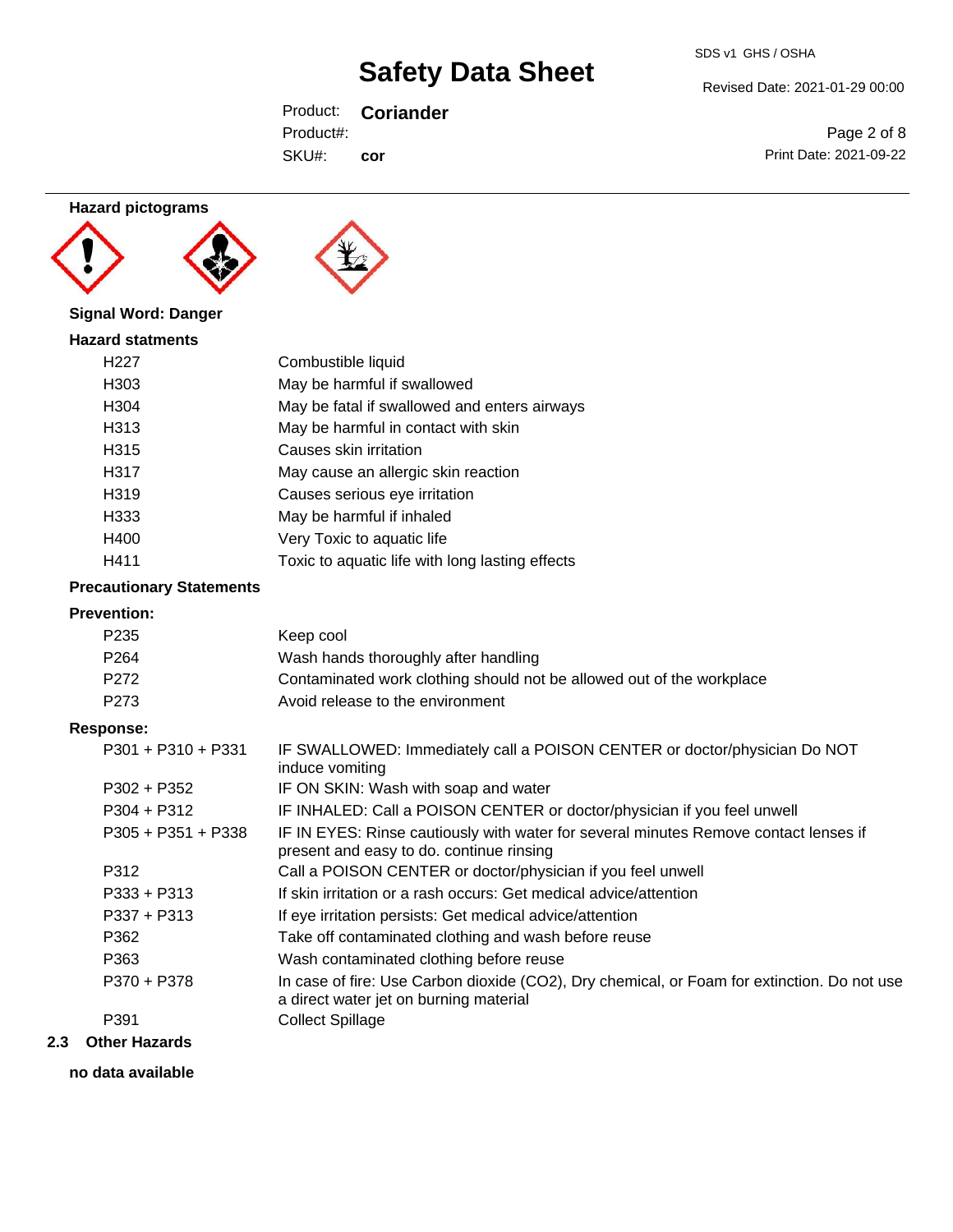Revised Date: 2021-01-29 00:00

Product: **Coriander** SKU#: Product#: **cor**

Page 3 of 8 Print Date: 2021-09-22

## **3. Composition/Information on Ingredients**

#### **3.1 Mixtures**

This product is a complex mixture of ingredients, which contains among others the following substance(s), presenting a health or environmental hazard within the meaning of the UN Globally Harmonized System of Classification and Labeling of Chemicals (GHS):

| CAS#<br>Ingredient          | EC#       | Conc.<br>Range | <b>GHS Classification</b>           |  |
|-----------------------------|-----------|----------------|-------------------------------------|--|
| 120-51-4                    | 204-402-9 | $30 - 40 \%$   | H302; H313; H400; H411              |  |
| <b>Benzyl Benzoate</b>      |           |                |                                     |  |
| 5989-27-5                   | 227-813-5 | $10 - 20 \%$   | H226; H304; H315; H317; H400; H412  |  |
| Limonene                    |           |                |                                     |  |
| 115-95-7                    | 204-116-4 | $5 - 10 \%$    | H227; H315; H317; H320; H402        |  |
| <b>Linalyl Acetate</b>      |           |                |                                     |  |
| 78-70-6                     | 201-134-4 | $5 - 10 \%$    | H227; H303; H315; H317; H319; H402  |  |
| Linalool                    |           |                |                                     |  |
| <b>18479-58-8</b> 242-362-4 |           | $2 - 5 \%$     | H227; H303; H315; H319; H402        |  |
| 2,6-dimethyloct-7-en-2-ol   |           |                |                                     |  |
| $127 - 91 - 3$              | 204-872-5 | $1 - 2%$       | H226; H304; H315; H317; H400; H410  |  |
| beta Pinene                 |           |                |                                     |  |
| 8007-35-0                   | 232-357-5 | $1 - 2%$       | H316; H401; H411                    |  |
| Terpineol acetate           |           |                |                                     |  |
| $99 - 87 - 6$               | 202-796-7 | $0.1 - 1.0 %$  | H226; H303; H304; H316; H361; H401; |  |
| p-cymene                    |           |                | H411                                |  |
| 5392-40-5                   | 226-394-6 | $0.1 - 1.0 \%$ | H313; H315; H317; H319; H401        |  |
| Citral                      |           |                |                                     |  |

See Section 16 for full text of GHS classification codes

See Section 16 for full text of GHS classification codes which where not shown in section 2

Total Hydrocarbon Content (%  $w/w$ ) = 18.65

| 4.<br><b>First Aid Measures</b>                                    |                                                                                                               |
|--------------------------------------------------------------------|---------------------------------------------------------------------------------------------------------------|
| <b>Description of first aid measures</b><br>4.1                    |                                                                                                               |
| Inhalation:                                                        | Remove from exposure site to fresh air and keep at rest.<br>Obtain medical advice.                            |
| Eye Exposure:                                                      | Flush immediately with water for at least 15 minutes.<br>Contact physician if symptoms persist.               |
| <b>Skin Exposure:</b>                                              | Remove contaminated clothes. Wash thoroughly with water (and soap).<br>Contact physician if symptoms persist. |
| Ingestion:                                                         | Rinse mouth with water and obtain medical advice.                                                             |
| Most important symptoms and effects, both acute and delayed<br>4.2 |                                                                                                               |
| Symptoms:                                                          | no data available                                                                                             |
| <b>Risks:</b>                                                      | Refer to Section 2.2 "Hazard Statements"                                                                      |
|                                                                    |                                                                                                               |

**4.3 Indication of any immediate medical attention and special treatment needed**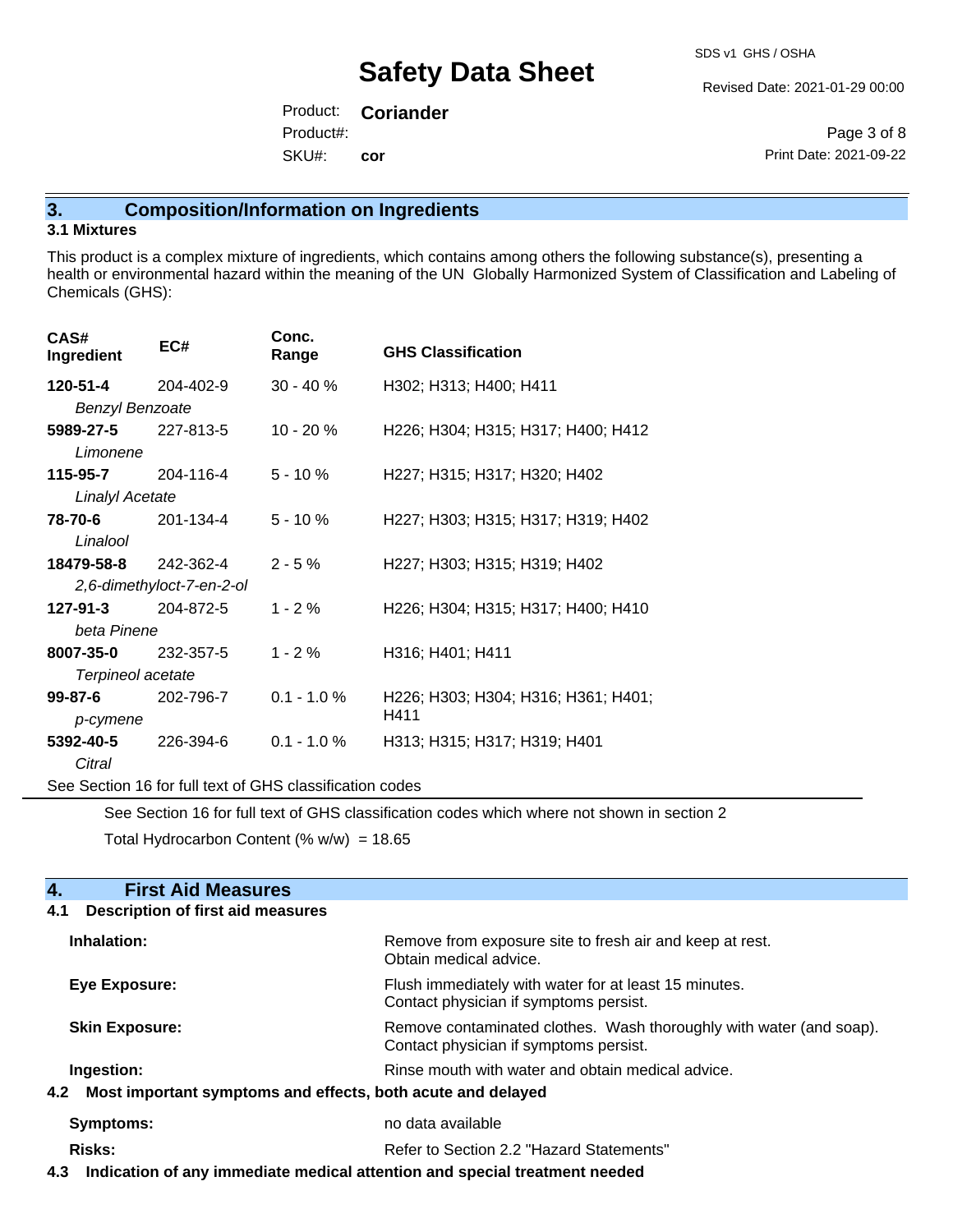SDS v1 GHS / OSHA

Revised Date: 2021-01-29 00:00

Product: **Coriander** SKU#: Product#: **cor**

Page 4 of 8 Print Date: 2021-09-22

| Treatment:                                                     | Refer to Section 2.2 "Response"                   |  |
|----------------------------------------------------------------|---------------------------------------------------|--|
| 5.<br><b>Fire-Fighting measures</b>                            |                                                   |  |
| 5.1<br><b>Extinguishing media</b>                              |                                                   |  |
| Suitable:                                                      | Carbon dioxide (CO2), Dry chemical, Foam          |  |
| Unsuitable                                                     | Do not use a direct water jet on burning material |  |
| 5.2 Special hazards arising from the substance or mixture      |                                                   |  |
| During fire fighting:<br>5.3<br><b>Advice for firefighters</b> | Water may be ineffective                          |  |
| <b>Further information:</b>                                    | Standard procedure for chemical fires             |  |

| 6. | <b>Accidental Release Measures</b> |  |  |
|----|------------------------------------|--|--|
|----|------------------------------------|--|--|

#### **6.1 Personal precautions, protective equipment and emergency procedures**

Avoid inhalation and contact with skin and eyes. A self-contained breathing apparatus is recommended in case of a major spill.

#### **6.2 Environmental precautions**

Keep away from drains, soil, and surface and groundwater.

#### **6.3 Methods and materials for containment and cleaning up**

Clean up spillage promptly. Remove ignition sources. Provide adequate ventilation. Avoid excessive inhalation of vapors. Gross spillages should be contained by use of sand or inert powder and disposed of according to the local regulations.

#### **6.4 Reference to other sections**

Not Applicable

### **7. Handling and Storage**

#### **7.1 Precautions for safe handling**

Apply according to good manufacturing and industrial hygiene practices with proper ventilation. Do not drink, eat or smoke while handling. Respect good personal hygiene.

#### **7.2 Conditions for safe storage, including any incompatibilities**

Store in a cool, dry and ventilated area away from heat sources and protected from light in tightly closed original container. Avoid uncoated metal container. Keep air contact to a minimum.

#### **7.3 Specific end uses**

No information available

#### **8. Exposure Controls/Personal Protection**

#### **8.1 Control parameters**

**Exposure Limits: Component** ACGIH

TWA ppm STEL ppm TWA ppm STEL ppm ACGIH OSHA OSHA

**127-91-3** *beta Pinene* 20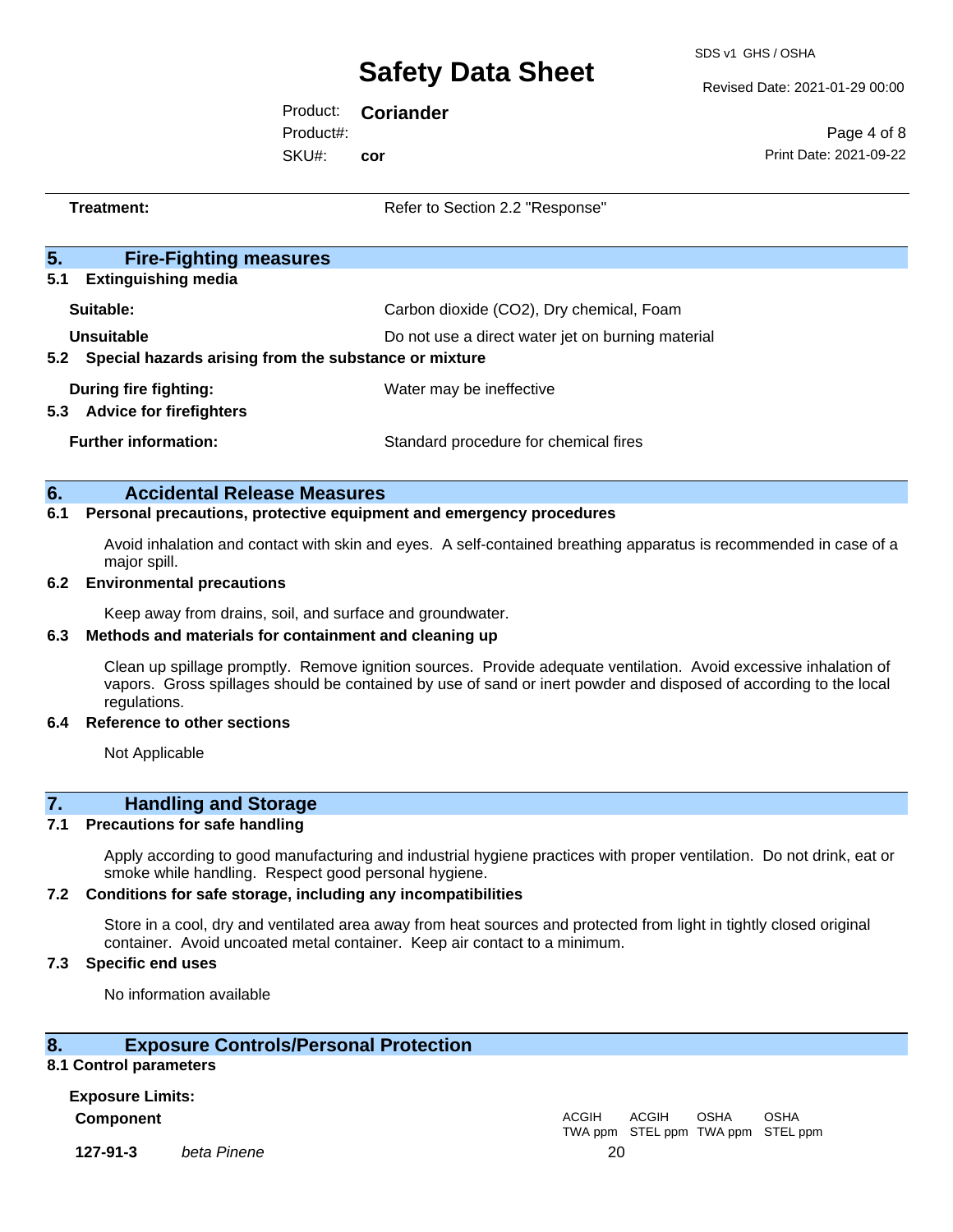SDS v1 GHS / OSHA

Revised Date: 2021-01-29 00:00

|           | Product: <b>Coriander</b> |                        |
|-----------|---------------------------|------------------------|
| Product#: |                           | Page 5 of 8            |
| SKU#:     | cor                       | Print Date: 2021-09-22 |

**8.2 Exposure controls - Personal protective equipment**

| Eye protection:                | Tightly sealed goggles, face shield, or safety glasses with brow guards and side shields, etc.<br>as may be appropriate for the exposure |
|--------------------------------|------------------------------------------------------------------------------------------------------------------------------------------|
| <b>Respiratory protection:</b> | Avoid excessive inhalation of concentrated vapors. Apply local ventilation where appropriate.                                            |
| <b>Skin protection:</b>        | Avoid Skin contact. Use chemically resistant gloves as needed.                                                                           |

## **9. Physical and Chemical Properties**

## **9.1 Information on basic physical and chemical properties**

| Appearance:                  | Liquid                              |
|------------------------------|-------------------------------------|
| Odor:                        | Conforms to Standard                |
| Color:                       | Colorless to Yellow/Amber Tint (G1) |
| <b>Viscosity:</b>            | Liquid                              |
| <b>Freezing Point:</b>       | Not determined                      |
| <b>Boiling Point:</b>        | Not determined                      |
| <b>Melting Point:</b>        | Not determined                      |
| <b>Flashpoint (CCCFP):</b>   | 150 F (65.56 C)                     |
| <b>Auto flammability:</b>    | Not determined                      |
| <b>Explosive Properties:</b> | None Expected                       |
| <b>Oxidizing properties:</b> | None Expected                       |
| Vapor Pressure (mmHg@20 C):  | 0.2251                              |
| %VOC:                        | 21.05                               |
| Specific Gravity @ 25 C:     | 0.9600                              |
| Density @ 25 C:              | 0.9570                              |
| Refractive Index @ 20 C:     | 1.5000                              |
| Soluble in:                  | Oil                                 |

## **10. Stability and Reactivity**

| <b>10.1 Reactivity</b>                  | None                                               |
|-----------------------------------------|----------------------------------------------------|
| <b>10.2 Chemical stability</b>          | Stable                                             |
| 10.3 Possibility of hazardous reactions | None known                                         |
| <b>10.4 Conditions to avoid</b>         | None known                                         |
| 10.5 Incompatible materials             | Strong oxidizing agents, strong acids, and alkalis |
| 10.6 Hazardous decomposition products   | None known                                         |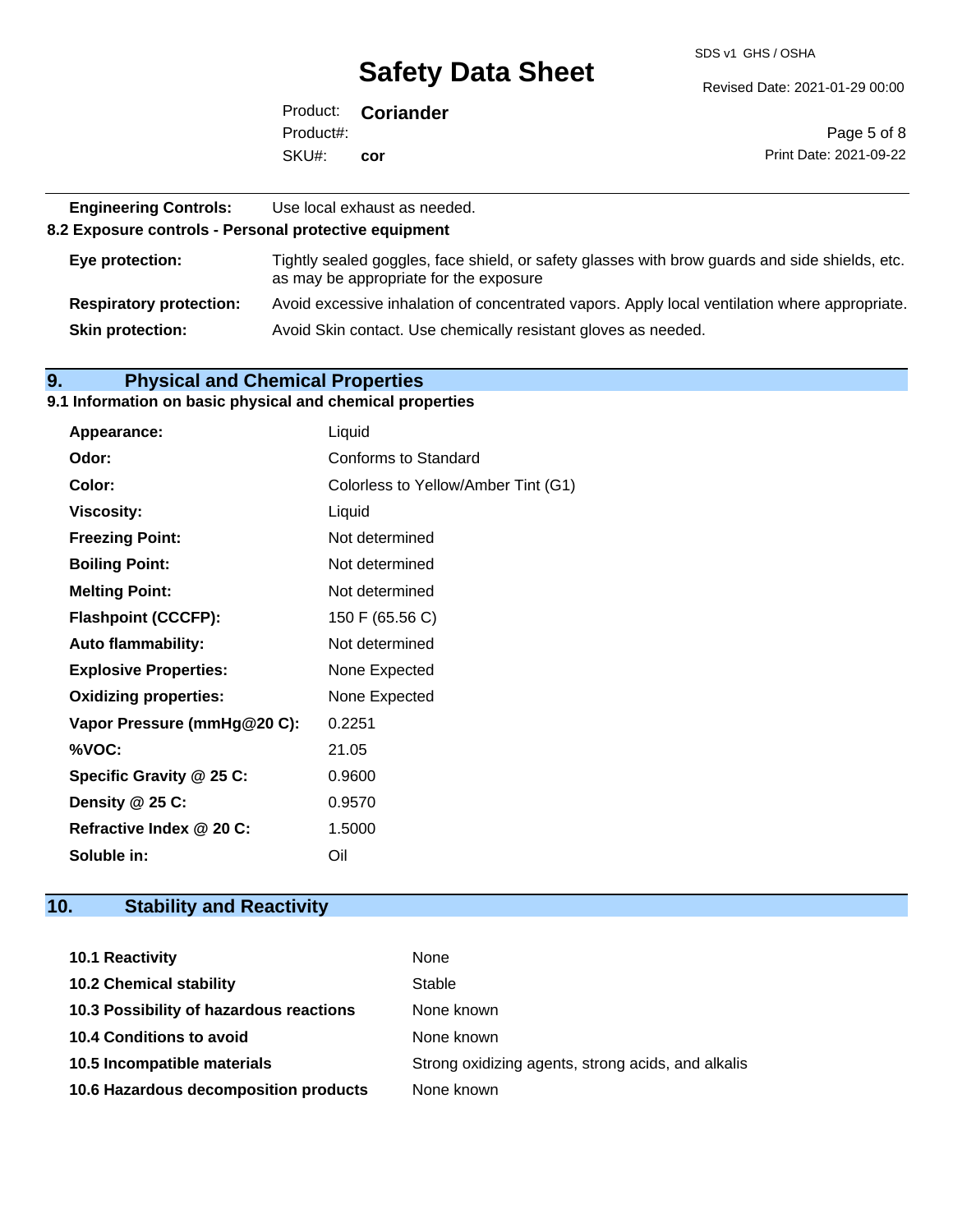SDS v1 GHS / OSHA

Revised Date: 2021-01-29 00:00

Product: **Coriander** SKU#: Product#: **cor**

Page 6 of 8 Print Date: 2021-09-22

## **11. Toxicological Information**

#### **11.1 Toxicological Effects**

Acute Toxicity Estimates (ATEs) based on the individual Ingredient Toxicity Data utilizing the "Additivity Formula"

| Acute toxicity - Oral - (Rat) mg/kg                | (LD50: 2597.5312) May be harmful if swallowed            |
|----------------------------------------------------|----------------------------------------------------------|
| Acute toxicity - Dermal - (Rabbit) mg/kg           | (LD50: 3587.9532) May be harmful in contact with skin    |
| Acute toxicity - Inhalation - (Rat) mg/L/4hr       | (LD50: 57.0004) May be harmful if inhaled                |
| Skin corrosion / irritation                        | Causes skin irritation                                   |
| Serious eye damage / irritation                    | Causes serious eye irritation                            |
| <b>Respiratory sensitization</b>                   | Not classified - the classification criteria are not met |
| <b>Skin sensitization</b>                          | May cause an allergic skin reaction                      |
| <b>Germ cell mutagenicity</b>                      | Not classified - the classification criteria are not met |
| Carcinogenicity                                    | Not classified - the classification criteria are not met |
| <b>Reproductive toxicity</b>                       | Not classified - the classification criteria are not met |
| Specific target organ toxicity - single exposure   | Not classified - the classification criteria are not met |
| Specific target organ toxicity - repeated exposure | Not classified - the classification criteria are not met |
| <b>Aspiration hazard</b>                           | May be fatal if swallowed and enters airways             |

#### **12. Ecological Information 12.1 Toxicity**

| <b>Acute acquatic toxicity</b>     | Very Toxic to aquatic life                      |
|------------------------------------|-------------------------------------------------|
| <b>Chronic acquatic toxicity</b>   | Toxic to aquatic life with long lasting effects |
| <b>Toxicity Data on soil</b>       | no data available                               |
| <b>Toxicity on other organisms</b> | no data available                               |
|                                    |                                                 |
| 12.2 Persistence and degradability | no data available                               |
| 12.3 Bioaccumulative potential     | no data available                               |
| 12.4 Mobility in soil              | no data available                               |
| 12.5 Other adverse effects         | no data available                               |
|                                    |                                                 |

### **13. Disposal Conditions**

#### **13.1 Waste treatment methods**

Do not allow product to reach sewage systems. Dispose of in accordance with all local and national regulations. Send to a licensed waste management company.The product should not be allowed to enter drains, water courses or the soil. Do not contaminate ponds, waterways or ditches with chemical or used container.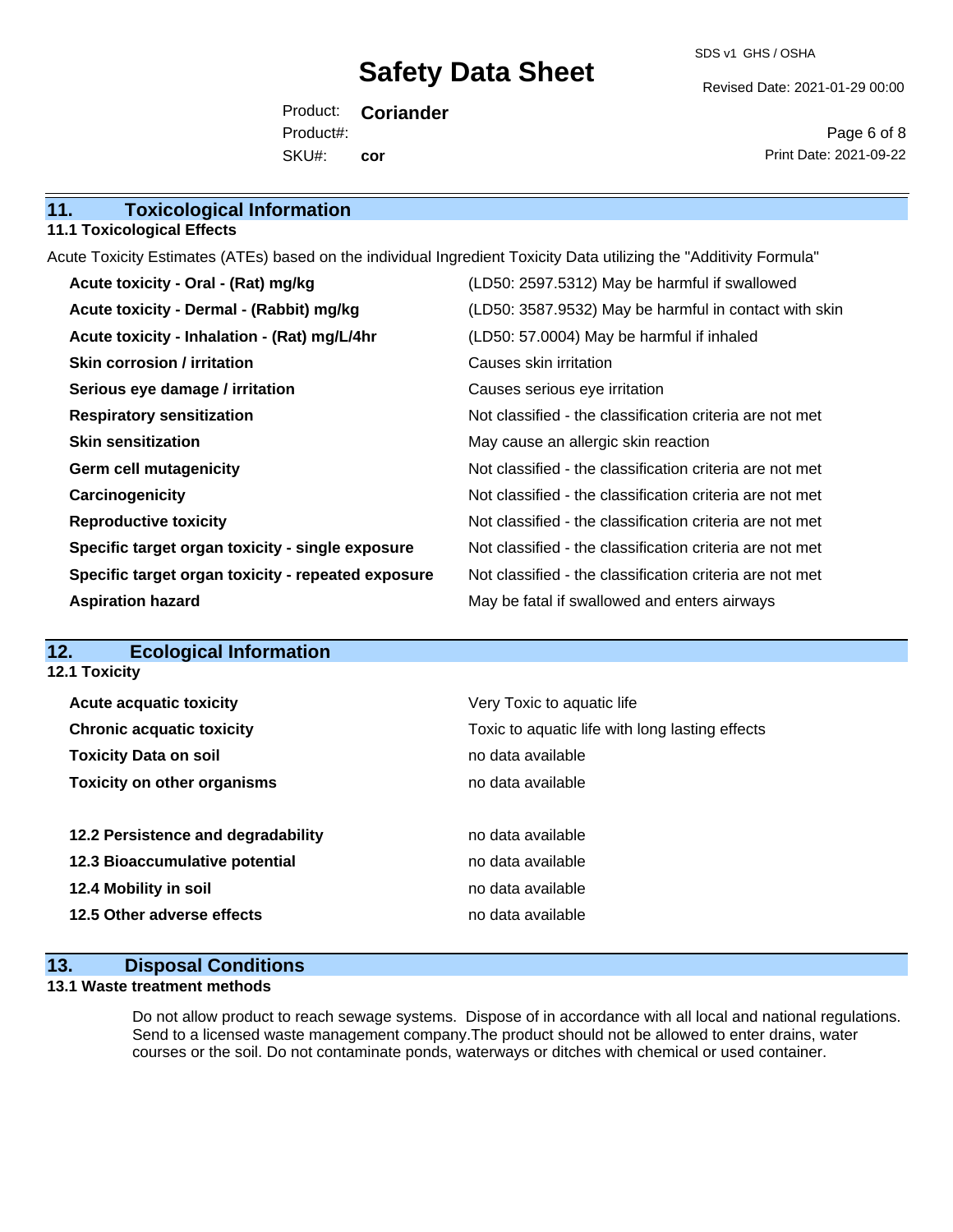SDS v1 GHS / OSHA

Revised Date: 2021-01-29 00:00

Product: **Coriander** SKU#: Product#: **cor**

Page 7 of 8 Print Date: 2021-09-22

## **14. Transport Information**

| <b>Marine Pollutant</b>                                       | Yes. Ingredient of greatest environmental impact:<br>120-51-4 : (30 - 40 %) : Benzyl Benzoate |              |                                     |                 |               |
|---------------------------------------------------------------|-----------------------------------------------------------------------------------------------|--------------|-------------------------------------|-----------------|---------------|
| <b>Regulator</b>                                              |                                                                                               | <b>Class</b> | <b>Pack Group</b>                   | <b>Sub Risk</b> | UN-nr.        |
| U.S. DOT (Non-Bulk)                                           |                                                                                               |              | Not Regulated - Not Dangerous Goods |                 |               |
| <b>Chemicals NOI</b>                                          |                                                                                               |              |                                     |                 |               |
| <b>ADR/RID (International Road/Rail)</b>                      |                                                                                               |              |                                     |                 |               |
| <b>Environmentally Hazardous</b><br>Substance, Liquid, n.o.s. |                                                                                               | 9            | Ш                                   |                 | <b>UN3082</b> |
| <b>IATA (Air Cargo)</b>                                       |                                                                                               |              |                                     |                 |               |
| <b>Environmentally Hazardous</b><br>Substance, Liquid, n.o.s. |                                                                                               | 9            | $\mathbf{III}$                      |                 | <b>UN3082</b> |
| IMDG (Sea)                                                    |                                                                                               |              |                                     |                 |               |
| <b>Environmentally Hazardous</b><br>Substance, Liquid, n.o.s. |                                                                                               | 9            | Ш                                   |                 | UN3082        |

| 15.        | <b>Regulatory Information</b>             |                                                              |
|------------|-------------------------------------------|--------------------------------------------------------------|
|            | <b>U.S. Federal Regulations</b>           |                                                              |
|            | <b>TSCA (Toxic Substance Control Act)</b> | All components of the substance/mixture are listed or exempt |
|            | 40 CFR(EPCRA, SARA, CERCLA and CAA)       | This product contains NO components of concern.              |
|            | <b>U.S. State Regulations</b>             |                                                              |
|            | <b>California Proposition 65 Warning</b>  | This product contains the following components:              |
|            | $123-35-3(NF)$ 204-622-5 $\leq$ 92 ppm    | beta-Myrcene (Natural Source)                                |
|            | <b>Canadian Regulations</b>               |                                                              |
| <b>DSL</b> |                                           | 100.00% of the components are listed or exempt.              |

## **16. Other Information**

#### **GHS H-Statements referred to under section 3 and not listed in section 2**

| H226 : Flammable liquid and vapour                          | H302 : Harmful if swallowed                                  |
|-------------------------------------------------------------|--------------------------------------------------------------|
| H316 : Causes mild skin irritation                          | H317 : May cause an allergic skin reaction                   |
| H320 : Causes eye irritation                                | H361: Suspected of damaging fertility or the unborn<br>child |
| H401 : Toxic to aquatic life                                | H402 : Harmful to aquatic life                               |
| H410 : Very toxic to aquatic life with long lasting effects | H412 : Harmful to aquatic life with long lasting effects     |
| <b>Total Fractional Values</b>                              |                                                              |
| (TFV) Risk                                                  | (TFV)<br>Risk                                                |
| (87.72) Acute Toxicity Inhalation, Category 5               | (21.27) Aquatic Chronic Toxicity, Category 3                 |
| (17.06) Sensitization, Skin, Category 1B                    | (4.17) Skin Corrosion/Irritation, Category 3                 |
| (3.84) Skin Corrosion/Irritation, Category 2                | (2.32) Aquatic Chronic Toxicity, Category 4                  |
| (2.22) Aquatic Acute Toxicity, Category 1                   | (2.05) Aquatic Chronic Toxicity, Category 2                  |
| (1.92) Acute Toxicity Oral, Category 5                      | (1.86) Aspiration Hazard, Category 1                         |